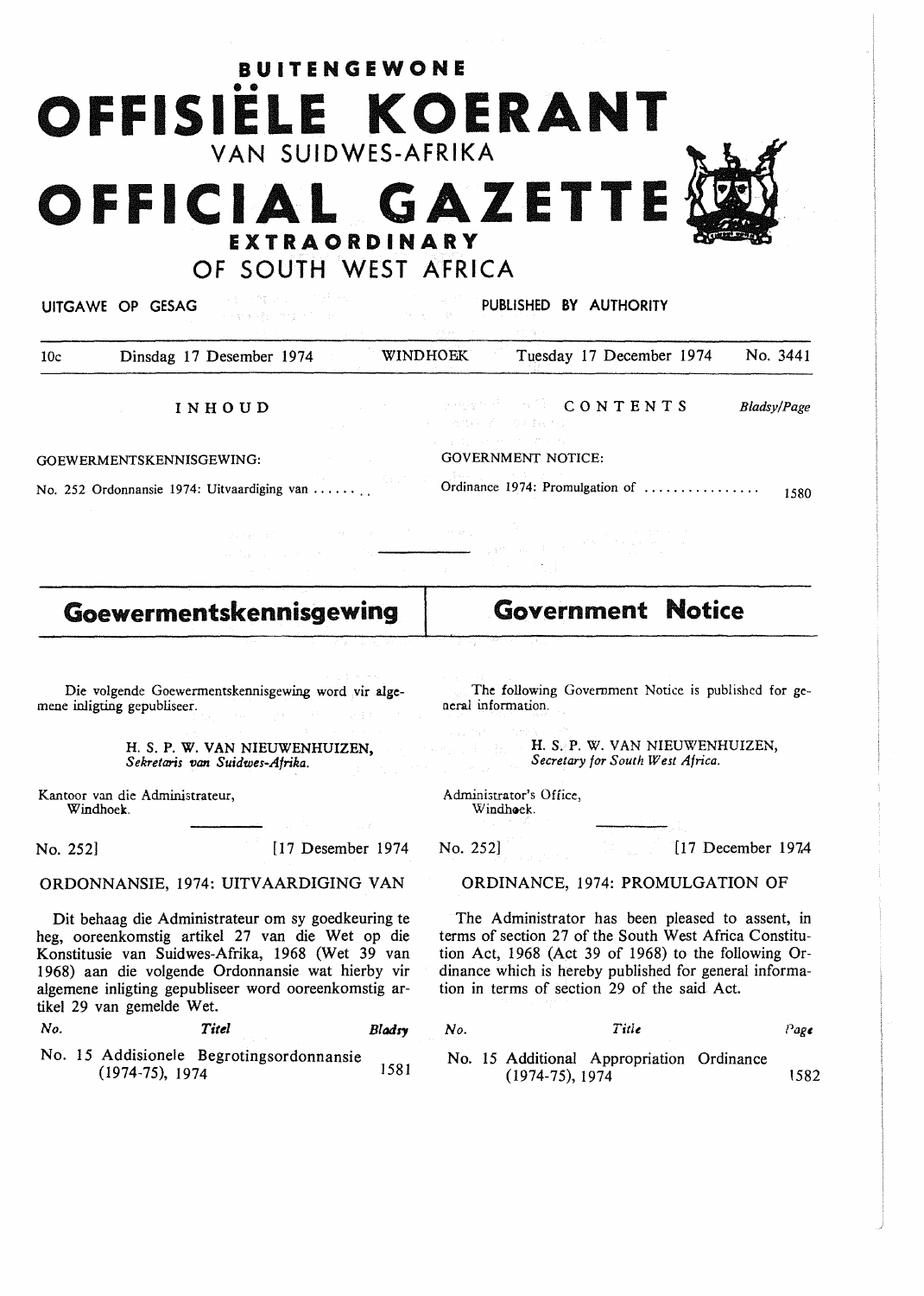No. 15 van 1974.]

### ADDISIONELE BEGROTINGSORDONNANSIE (1974-75).

*(Goedgekeur 10 Desember 1974). (Engelse teks deur die Administrateur geteken.) (Datum van inwerkingtreding 17 Desember 1974).* 

# **ORDONNANSIE**

Tot aanwending van 'n verdere geldbedrag van hoogstens lien miljoen vier-en-dertig duisend vierhonderd en tien rand ten behoewe van die diens van die Gebicd Suidwes-Afrika vir die boekjaar wat op die een-en-dertigste dag van Maart 1975 eindig.

Die Wetgewende Vergadering van die Gebied Suidwes-Afrika, met die toestemming van die Staatspresident dermate sodanige toestemming nodig is vooraf verkry en by boodskap van die Administrateur aan die Vergadering meegedeel, VERORDEN SOOS VOLG:-

1. Die Gebiedsinkomstefonds word hiermee belas met die bedrag van tien miljoen vier-en-dertig duisend vierhonderd en tien rand op die Inkomsterekening soos uiteengesit in die Bylae, tot dekking van sekere uitgawes bo en behalwe die bedrae beskikbaar gestel vir die diens van die Gebied vir die boekjaar wat op 31 Maart 1975 eindig soos in Ordonnansie 4 van 1974 vermeld is.

2. Die geld wat deur hierdie Ordonnansie beskikbaar gestel word, moet aangewend word vir die dienste in besonderhede vermeld in die Bylae by hierdie Ordonnansie en meer omstandig uiteengesil in die Begroting van Bykomende Uitgawe (S.W.A. 4-1974) soos deur die Wetgewende Vergadering goedgekeur, en vir geen ander

Gebiedsinkomstefonds belas met RIO 034 410 op lnkomstcrckcning.

Aanwcnding **van** geld.

Met goedkeuring van<br>Administrateur-in-Uitvoercndc Komitcc kan bcsparings ter bestryding van oorskrydings aangcwcud **word.** 

doel nie.

3. Met die goedkeuring van die Administrateur-in-Uitvoerende Komitee kan 'n besparing onder die een subhoof van 'n begrotingspos aangewend word tot dekking van 'n oorskryding onder enige ander subhoof, of van uitgawe onder 'n nuwe subhoof van dieselfde begrotingspos: Met dien verstande dat die somme wat in kolom 2 van die Bylae tot Ordonnansie 4 van 1974 voorkom, nie oorskry mag word nie, en besparings daarop ewemin aangewend mag word vir enige ander doe! as die waarvoor die geld toegestaan was soos in die gemelde Bylae aangedui.

4. Hierdie Ordonnansie heet die Addisionele Begrotingsordonnansie (1974-75), 1974.

**Kort** titd.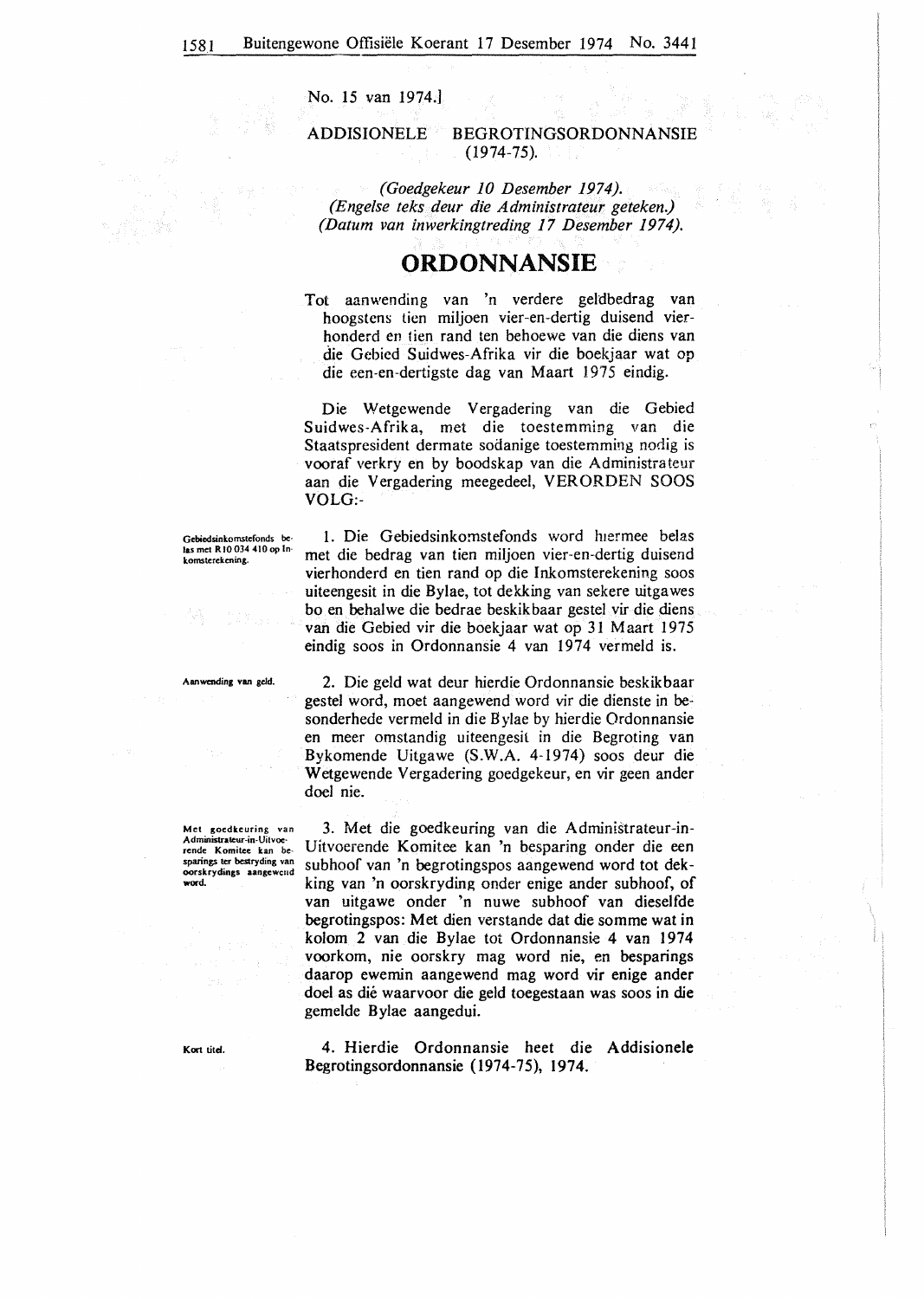No. 15 of 1974.J

### ADDITIONAL APPROPRIATION ORDINANCE (1974-75).

*(Assented to JO December 1974.) (English text signed by the Administrator.) (Date of commencement 17 December 1974.)* 

# ORDINANCE

To apply a further sum not exceeding teu uuilion thirtyfour thousand four hundred and ten rand towards the service of the Territory of South West Africa for the financial year ending on the thirty-first day of March, 1975.

BE IT ORDAINED by the Legislative Assembly for the Territory of South West Africa, with the consent of the State President, in so far as such consent is necessary, previously obtained and communicated to the Assembly by message from the Administrator, as follows:-

1. The Territory Revenue Fund is hereby charged with the sum of ten million thirty-four thousand four hundred and ten rand on Revenue Account as shown ir the Schedule to meet certain expenditure over and above the amounts appropriated for the service of tht Territory for the financial year ending on the 31st March, 1975, as specified in Ordinance 4 of 1974.

2. The money appropriated by this Ordinance shall be applied to the services detailed in the Schedule to this Ordinance and more particularly specified in the Second Additional Estimates of Expenditure **(S.W.A.** 4-1974) as approved by the Legislative Assembly, and to no other purpose.

3. With the approval of the Administrator-in-Executive Committee, a saving on any sub-head of a Yote may be made available to meet excess expenditure on any other sub-head, or expenditure on a new subhead of the same Vote: Provided that the sums appearing in column 2 of the Schedule to Ordinance 4 of 1974 shall not be exceeded, nor shall savings thereon be available for any purpose other than that for which the money was granted as indicated in the said Schedule.

4. This Ordinance shall be called the Additional Ap- Short title. propriation Ordinance (1974-75), 1974.

Territory Revenue Fund charged with R JO 034 4!0 on Revenue Account.

Application of money.

With approval of Admini strator-in-Executive Committee savings may be made availahlc to meet ex penses.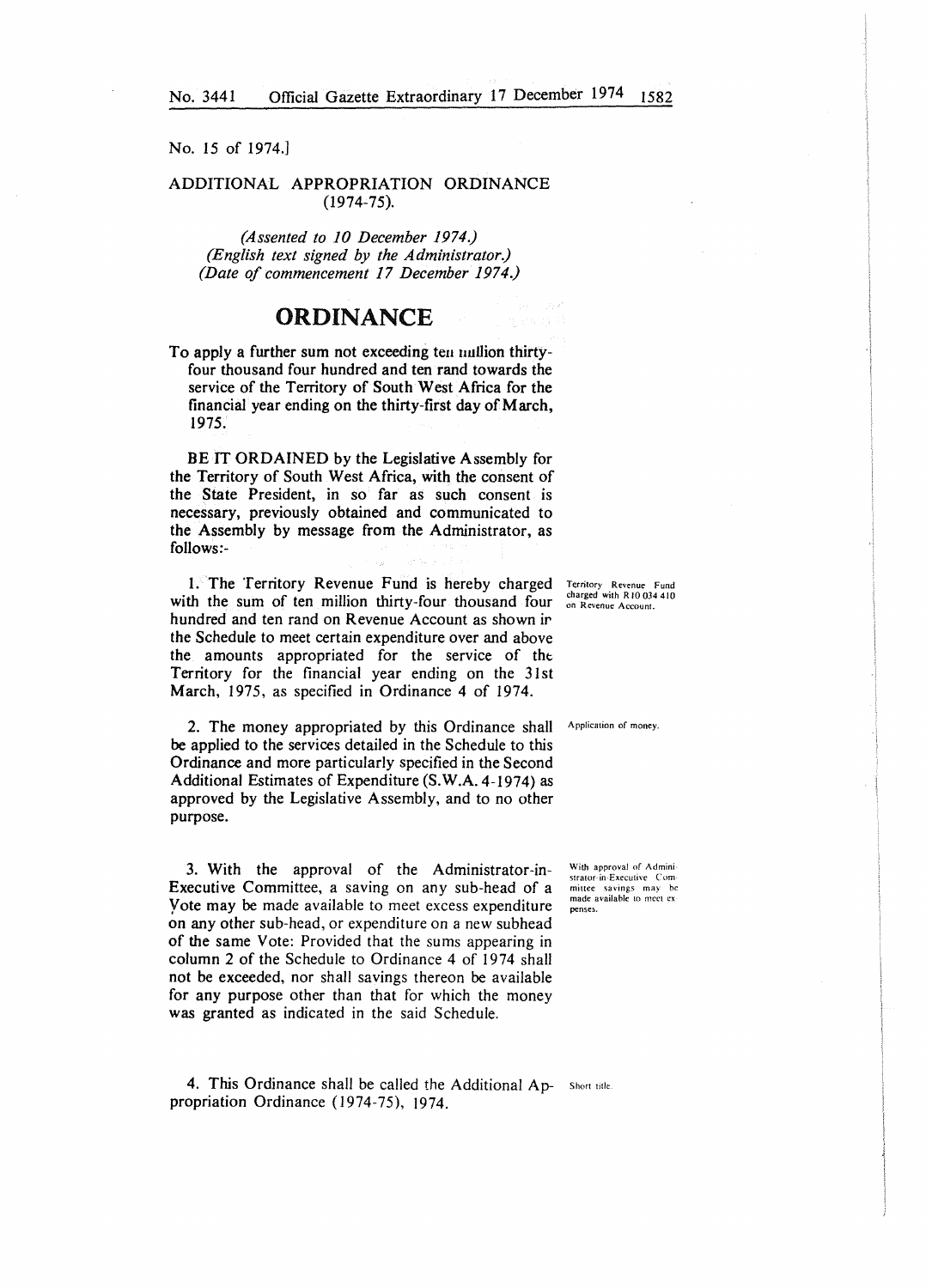No. 15 van 1974.]

 $\bar{\mathcal{A}}$ 

 $\sim$ 

 $\sim$   $\lambda$ 

#### **ADDISIONELE** BEGROTINGSORDONNANSIE  $(1974-75).$

### **BYLAE**

(Ten laste van Inkomsterekening.)

| No. van<br>Begrotings- | Benaming van Begrotingspos | Bedrag<br>R |
|------------------------|----------------------------|-------------|
| pos                    |                            |             |
| 1731<br>1.             | Administrasie              | 10          |
| 2.                     | Wetgewende Vergadering     | 36 600      |
| 3.                     | Onderwys                   | 1644000     |
| 4.                     | Werke                      | 500 000     |
| 5.                     | Gesondheid                 | 582 000     |
| 6.                     | Paaie                      | 82000       |
| 7.                     | Natuurbewaring en Toerisme | 324 000     |
| 8.                     | Vervoer                    | 314 500     |
| 9.                     | Pensioene en Gratifikasies | 503 000     |
| 10.                    | Oudit                      | 6 600       |
| 12.1                   | Voorrade                   | 37 700      |
| 13.                    | Wetsadministrasie          | 4 000       |
| 14.                    | A anwending tot die        |             |
|                        | Gebiedsont wikkelings-en   |             |
|                        | -Reserwefonds              | 6 000 000   |
|                        |                            |             |
|                        | -27<br>人名英格兰人<br>しょうきしゃ    |             |

 $\frac{1}{2}$  and the computational condition of  $\frac{10034.410}{2}$ <br> $\frac{10034.410}{2}$ 

**Contact Pay**